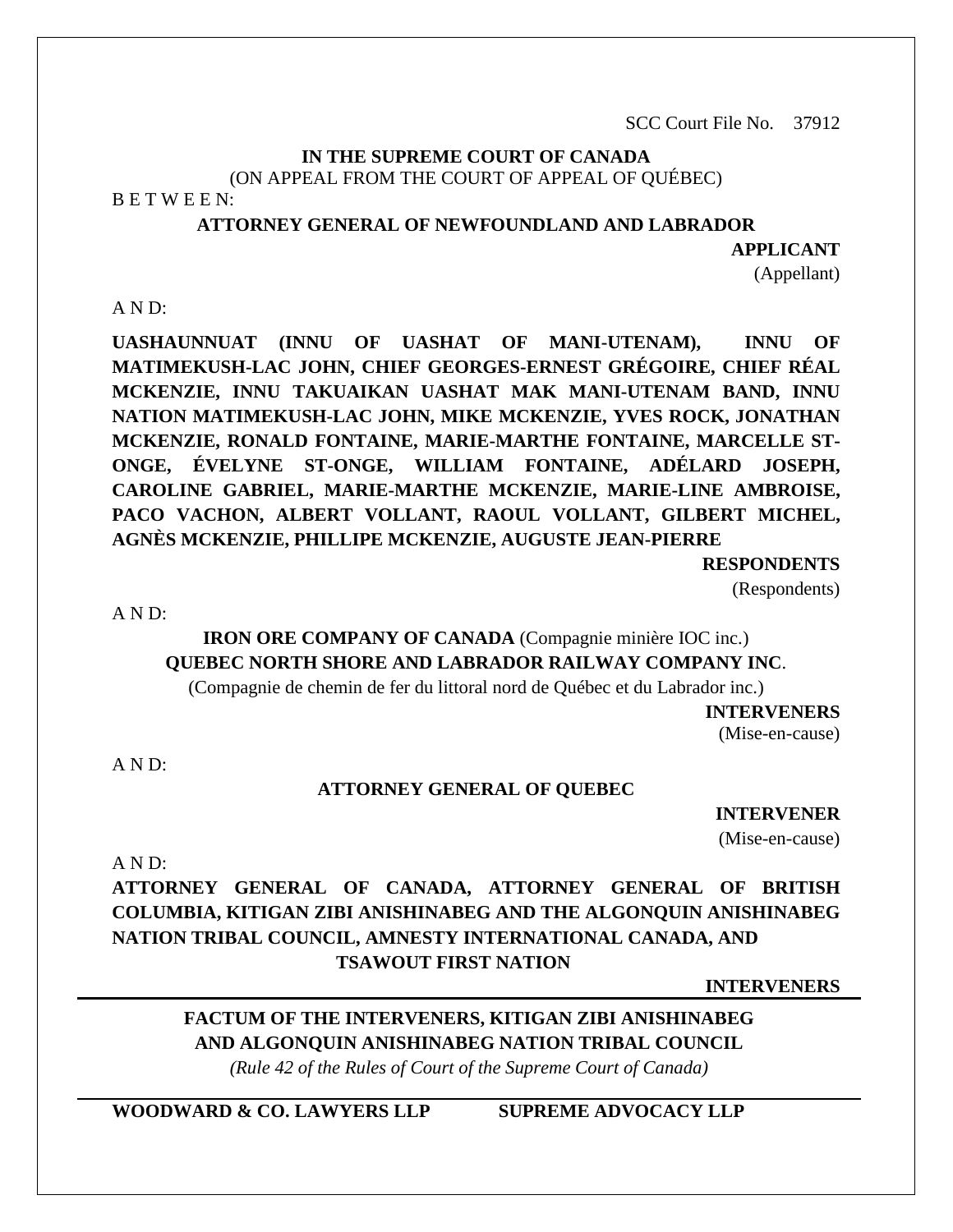Suite 200, 1022 Government Street Victoria, BC V8W 1X7

# **Eamon Murphy**

**Peter W. Jones** Tel: 250-383-2356 Fax: 250-380-6560 E: [eamon@woodwardandcompany.com](mailto:eamon@woodwardandcompany.com) [peter@woodwardandcompany.com](mailto:peter@woodwardandcompany.com)

**Counsel for the Interveners, Kitigan Zibi Anishinabeg and Algonquin Anishinabeg Nation Tribal Council** 

#### **GOWLING WLG (CANADA) LLP**

160 Elgin Street, Suite 2600 Ottawa, ON K1P 1C3

#### **Maxime Faille**

**Guy Regimbald** Tel: 613-786-0197 Fax: 613-788-3559 E: [guy.regimbald@gowlingwlg.com](mailto:guy.regimbald@gowlingwlg.com)

**Co-counsel for the Applicant: Attorney General of Newfoundland and Labrador**

#### **FRANÇOIS LÉVESQUE**

31 Charest Boulevard West Québec, QC GIK 1X1 Tel: 418-527-9009 Fax: 418-527-9199 E: [francoislevesque@bellnet.ca](mailto:francoislevesque@bellnet.ca) [xnobelieffx@hotmail.com](mailto:xnobelieffx@hotmail.com)

**Counsel for the Respondents: Innu of Matimekush-Lac John, the Innu Matimekush-Lac John Nation, Caroline Gabriel, Marie-Marthe McKenzie, Marie-Line Ambroise and Paco Vachon**

**O'REILLY & ASSOCIÉS** 1155 boul. Robert-Bourassa, #1007 Montréal, QC H3B 3A7

**James O'Reilly, Ad. E.**

100- 340 Gilmour Street Ottawa, ON K2P 0R3

#### **Marie-France Major**

Tel: 613-695-8855\ Fax: 613-695-8580 E: [mfmajor@supremeadvocacy.ca](mailto:mfmajor@supremeadvocacy.ca)

**Ottawa Agent for the Interveners, Kitigan Zibi Anishinabeg and Algonquin Anishinabeg Nation Tribal Council**

#### **OFFICE OF THE ATTORNEY-GENERAL**

Government of Newfoundland and Labrador 4th Floor, East Block, Confederation Building P.O. Box 8700, St. John's NL AIB 4J6

#### **Justin Mellor**

Tel: 709-729-6564 Fax: 709-7298-2129 E: [jmellor@gov.nl.ca](mailto:jmellor@gov.nl.ca)

**Co-counsel for the Applicant: Attorney General of Newfoundland and Labrador**

#### **SUPREME ADVOCACY LLP**

100- 340 Gilmour Street Ottawa, ON K2P 0R3

#### **Marie-France Major**

Tel: 613-695-8855 Fax: 613-695-8580 E: [mfmajor@supremeadvocacy.ca](mailto:mfmajor@supremeadvocacy.ca)

**Ottawa Agent for Counsel for the Respondents: Innu of Matimekush-Lac John, the Innu Matimekush-Lac John Nation, Caroline Gabriel, Marie-Marthe McKenzie, Marie-Line Ambroise and Paco Vachon**

**SUPREME ADVOCACY LLP** 100- 340 Gilmour Street Ottawa, ON K2P 0R3

**Marie-France Major**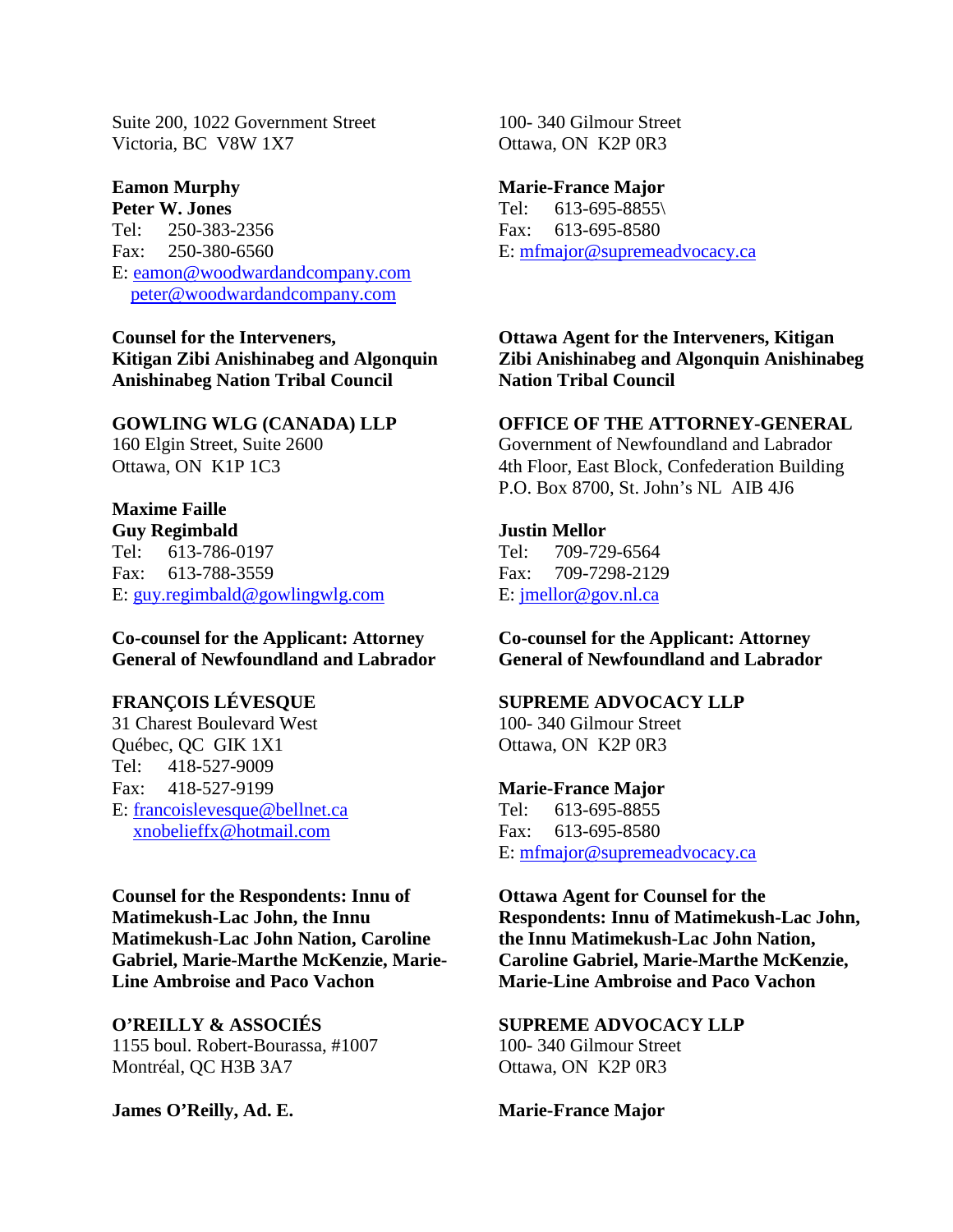**Marie-Claude André-Grégoire** Tel: 514-871-8117 Fax: 514-871-9177 E: [james.oreilly@orassocies.ca](mailto:james.oreilly@orassocies.ca)

Tel: 613-695-8855 Fax: 613-695-8580 E: [mfmajor@supremeadvocacy.ca](mailto:mfmajor@supremeadvocacy.ca)

**Jean-François Bertrand Avocats Inc.** 390, boulevard Charest Est Bureau 400 Québec (Québec) G1K 3H4

**Jean-François Bertrand** Tel: 418-522-5777 Fax: 418-522-5999 E: [jfbertrand@jfbertrandavocats.com](mailto:jfbertrand@jfbertrandavocats.com)

**Counsel for the Respondents: Uashaunnuat (Innu of Uashat and of Mani-Utenam), Chief Georges-Ernest Grégoire, the Innu Takuaikan Uashat Mak Mani-Utenam Band, Mike McKenzie, Yves Rock, Jonathan McKenzie, Ronald Fontaine, Marie-Marthe Fontaine, Marcelle St-Onge, Évelyne St-Onge, William Fontaine, Adélard Joseph, Albert Vollant, Raoul Vollant, Gilbert Michel, Agnès McKenzie, Philippe McKenzie and Auguste Jean-Pierre**

**NORTON ROSE FULBRIGHT CANADA** 

**S.E.N.C.R.L.** Suite 2500, 1 Place Ville Marie Montréal, QC H3B 1R1

**François Fontaine, Ad. E. Andres Garin** Tel: 514-847-4747 Fax: 514-286-5474 E: [francois.fontaine@nortonrosefulbright.com](mailto:francois.fontaine@nortonrosefulbright.com)

**Counsel for the Intervener: Iron Order Company of Canada (Compagnie Minnière IOC inc) Québec North Shore and Labrador Railway Company Inc. (Compagnie de chemin de fer du littoral Nord du Québec et du Labrador inc**)

**Ottawa Agent for Counsel for the Respondents: Uashaunnuat (Innu of Uashat and of Mani-Utenam), Chief Georges-Ernest Grégoire, the Innu Takuaikan Uashat Mak Mani-Utenam Band, Mike McKenzie, Yves Rock, Jonathan McKenzie, Ronald Fontaine, Marie-Marthe Fontaine, Marcelle St-Onge, Évelyne St-Onge, William Fontaine, Adélard Joseph, Albert Vollant, Raoul Vollant, Gilbert Michel, Agnès McKenzie, Philippe McKenzie and Auguste Jean-Pierre**

#### **NORTON ROSE FULBRIGHT CANADA LLP**

45 O'Connor Street, Suite 1500 Ottawa, ON K1P 1A4

#### **Matthew J. Halpin**

Tel: 613-780-8654 Fax: 613-230-5459 E: [matthew.halpin@nortonrosefulbright.com](mailto:matthew.halpin@nortonrosefulbright.com)

**Ottawa Agent for Counsel for the Intervener: Iron Order Company of Canada (Compagnie Minnière IOC inc) Québec North Shore and Labrador Railway Company Inc. (Compagnie de chemin de fer du littoral Nord du Québec et du Labrador inc)**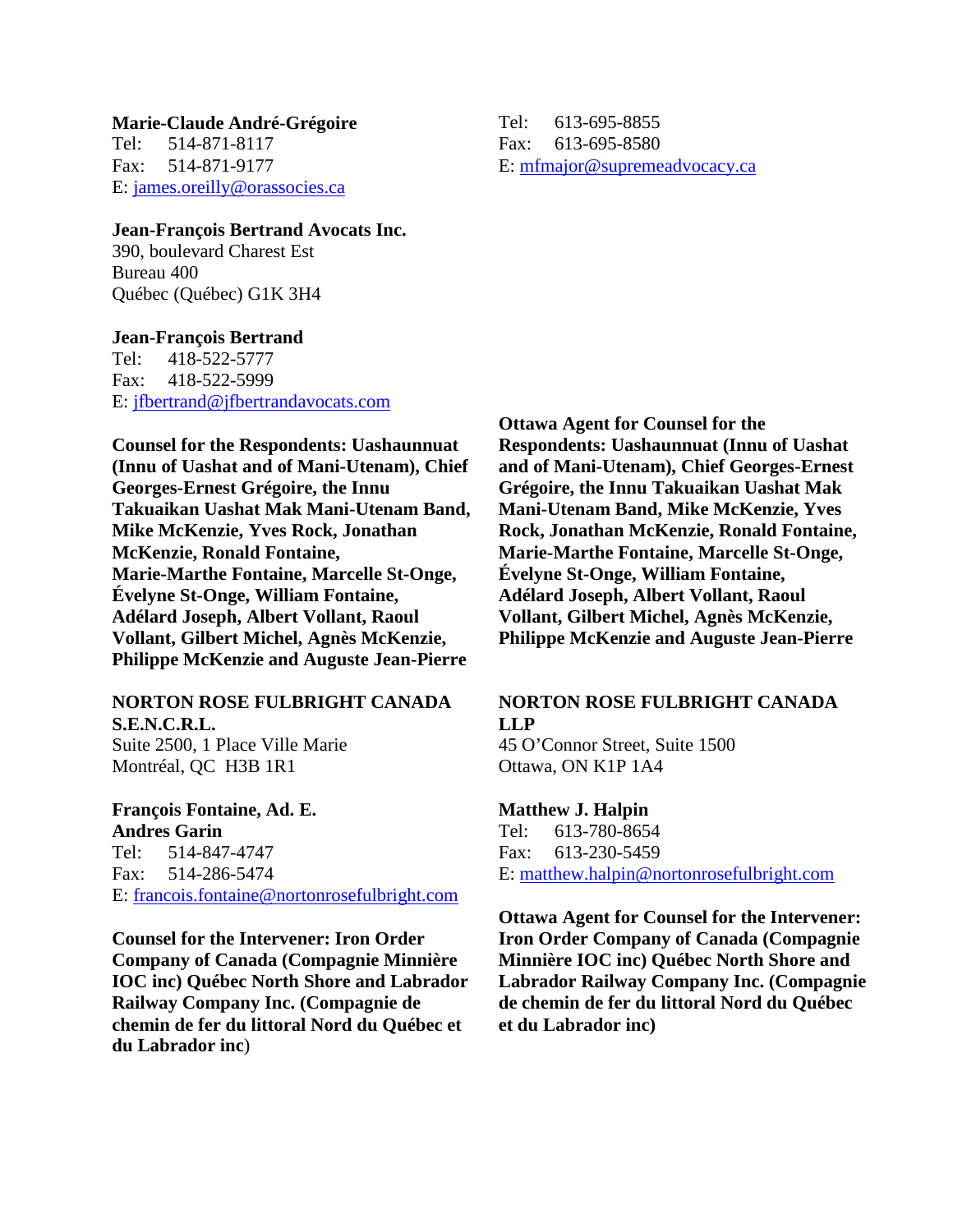# **MINISTÈRE DE LA JUSTICE**

Bernard-Roy (Justice-Québec) 8e étage, 1 rue Notre-Dame e. Montréal, QC H2Y 1B6

#### **Daniel Benghozi**

Tel: 514-393-2336 Fax: 514-873-7074 E: [Daniel.benghozi@justice.gouv.qc.ca](mailto:Daniel.benghozi@justice.gouv.qc.ca)

**Counsel for the Intervener: Attorney General of Québec**

#### **ATTORNEY GENERAL OF BRITISH COLUMBIA**

Legal Services Branch, Indigenous Legal 1405 Douglas Street, 3rd Floor Victoria, BC V8W 9J5

#### **Jeff Echols**

Tel: 250-356-5365 Fax: 250-387-0343 E-mail: [jeff.echols@gov.bc.ca](mailto:jeff.echols@gov.bc.ca)

#### **Counsel for the Intervener: Attorney General of British Columbia**

#### **ATTORNEY GENERAL OF CANADA**

Complexe Guy-Favreau, Tour Est, 9e étage 200, boul. René-Lévesque Ouest Montréal, QC H2Z 1X4

**Ian Demers** Tel: 514-496-9232 Fax: 514-283-7223 E-mail: [ian.demers@justice.gc.ca](mailto:ian.demers@justice.gc.ca)

**Counsel for the Intervener: Attorney General of Canada**

#### **JURISTES POWER**

130, rue Albert, bureau 1103 Ottawa, ON K1P 5G4

#### **NOËL ET ASSOCIÉ, AVOCATS**

111 Rue Champlain Gatineau, QC J8X 3R1

#### **Pierre Landry**

Tel: 819-771-7393 Fax: 819-771-5397 E: [p.landry@noelassocies.com](mailto:p.landry@noelassocies.com)

**Ottawa Agent for Counsel for the Intervener: Attorney General of Québec**

# **MICHAEL J. SOBKIN**

331 Somerset Street West Ottawa, ON K2P 0J8

# **Michael J. Sobkin**

Tel: 613-282-1712 Fax: 613-288-2896 E-mail: [msobkin@sympatico.ca](mailto:msobkin@sympatico.ca)

**Ottawa Agent for Counsel for the Intervener: Attorney General of British Columbia**

#### **ATTORNEY GENERAL OF CANADA**

Department of Justice Canada, Civil Litigation Section 50 O'Connor Street, 5th Floor Ottawa, ON K1A 0H8

# **Christopher M. Rupar**<br>Tel: 613-670-6290

 $613-670-6290$ Fax: 613-954-1920 E-mail: [christopher.rupar@justice.gc.ca](mailto:christopher.rupar@justice.gc.ca)

#### **Ottawa Agent for Counsel for the Intervener: Attorney General of Canada**

#### **POWER LAW**

130 Albert Street Suite 1103 Ottawa, ON K1P 5G4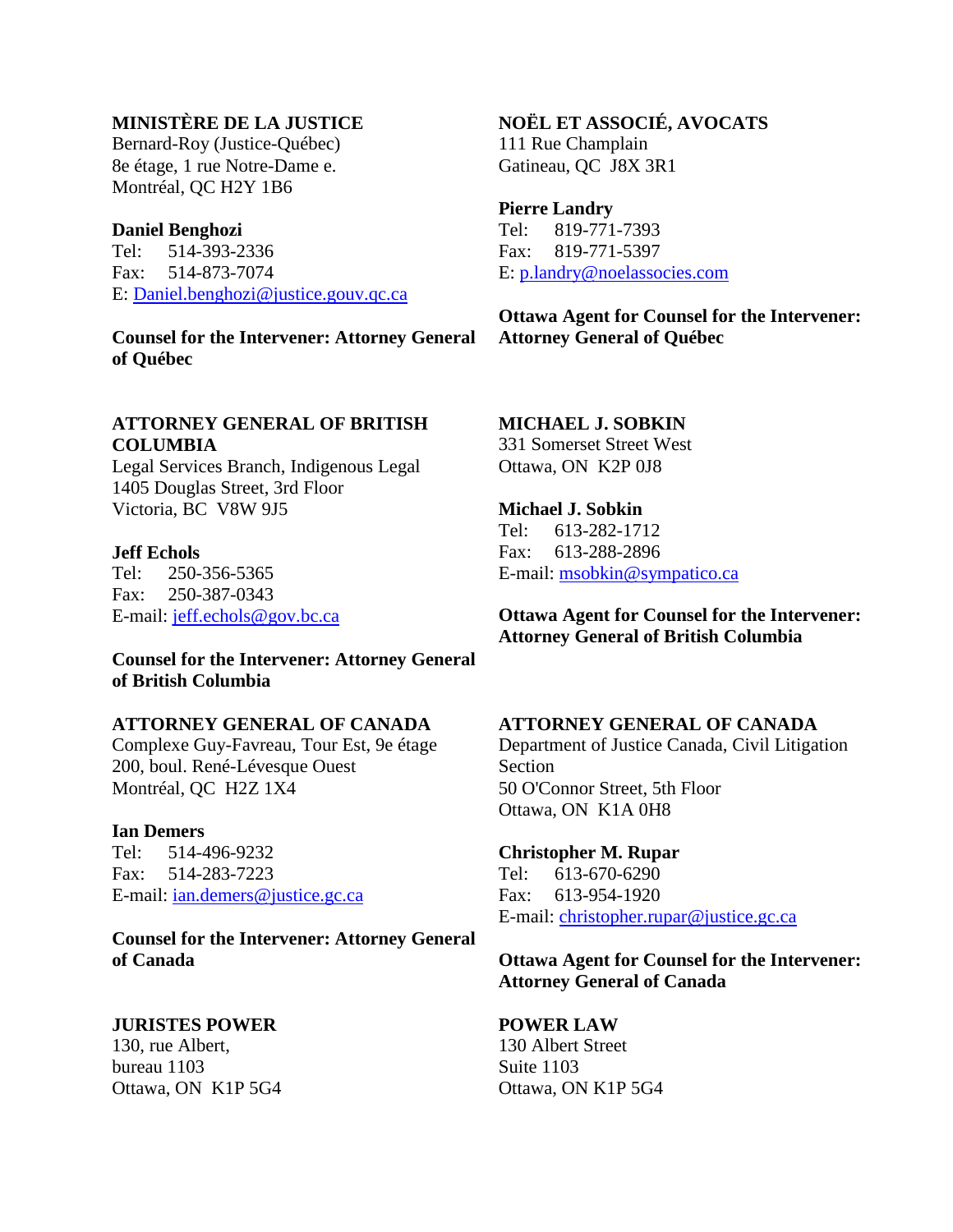#### **François Larocque** Tel: 613-702-5560 Fax: 613-702-5560 E-mail: [flarocque@juristespower.ca](mailto:flarocque@juristespower.ca)

### **Counsel for the Intervener: Amnesty International**

#### **TSAWOUT FIRST NATION**

DGW Law Corporation 2nd Floor, 736 Broughton Street Victoria, BC V8W 1E1

#### **John W. Gailus**

Tel: 250-361-9469 Fax: 250-361-9429 E-mail: [john@dgwlaw.ca](mailto:john@dgwlaw.ca)

**Counsel for the Intervener: Tsawout First Nation**

#### **Maxine Vinclette** Tel: 613-702-5561 Fax: 613-702-5561 E-mail: [mvincelette@powerlaw.ca](mailto:mvincelette@powerlaw.ca)

**Ottawa Agent for Counsel for the Intervener: Amnesty International**

# **SUPREME LAW GROUP**

900 - 275 Slater Street Ottawa, Ontario K1P 5H9

# **Moira Dillon**

Tel: 613-691-1224 Fax: 613-691-1338 E-mail: [mdillon@supremelawgroup.ca](mailto:mdillon@supremelawgroup.ca)

**Ottawa Agent for Counsel for the Intervener: Tsawout First Nation**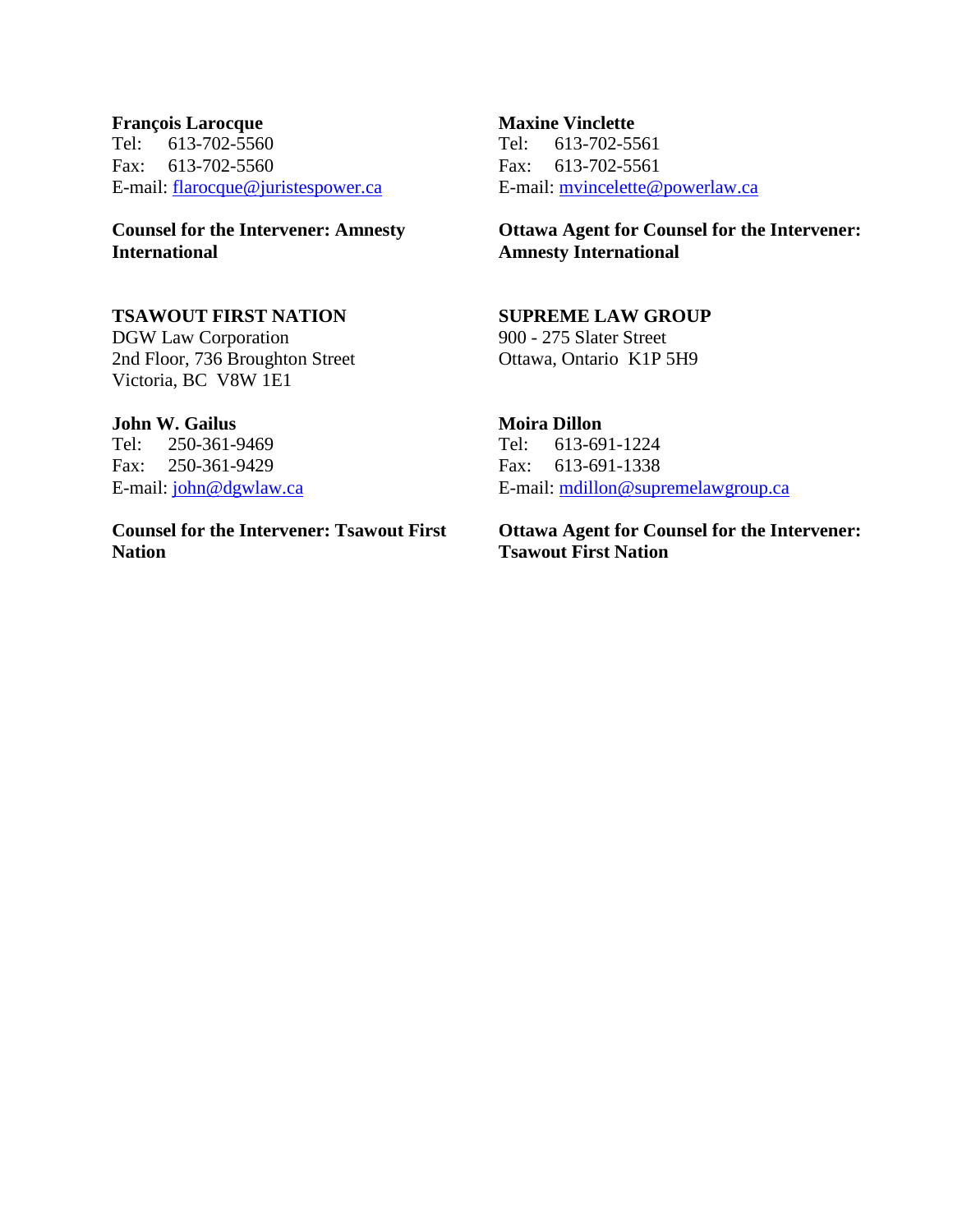# **TABLE OF CONTENTS**

| <b>TAB</b>                                                                     | <b>PAGE</b> |
|--------------------------------------------------------------------------------|-------------|
|                                                                                |             |
|                                                                                |             |
|                                                                                |             |
| A. Barriers to multi-jurisdictional Aboriginal rights and title claims2        |             |
|                                                                                |             |
| C. Examples of creative and practical solutions to multi-jurisdictional issues |             |
|                                                                                |             |
| ii. Cooperation between counsel and the courts to efficiently and              |             |
|                                                                                |             |
|                                                                                |             |
|                                                                                |             |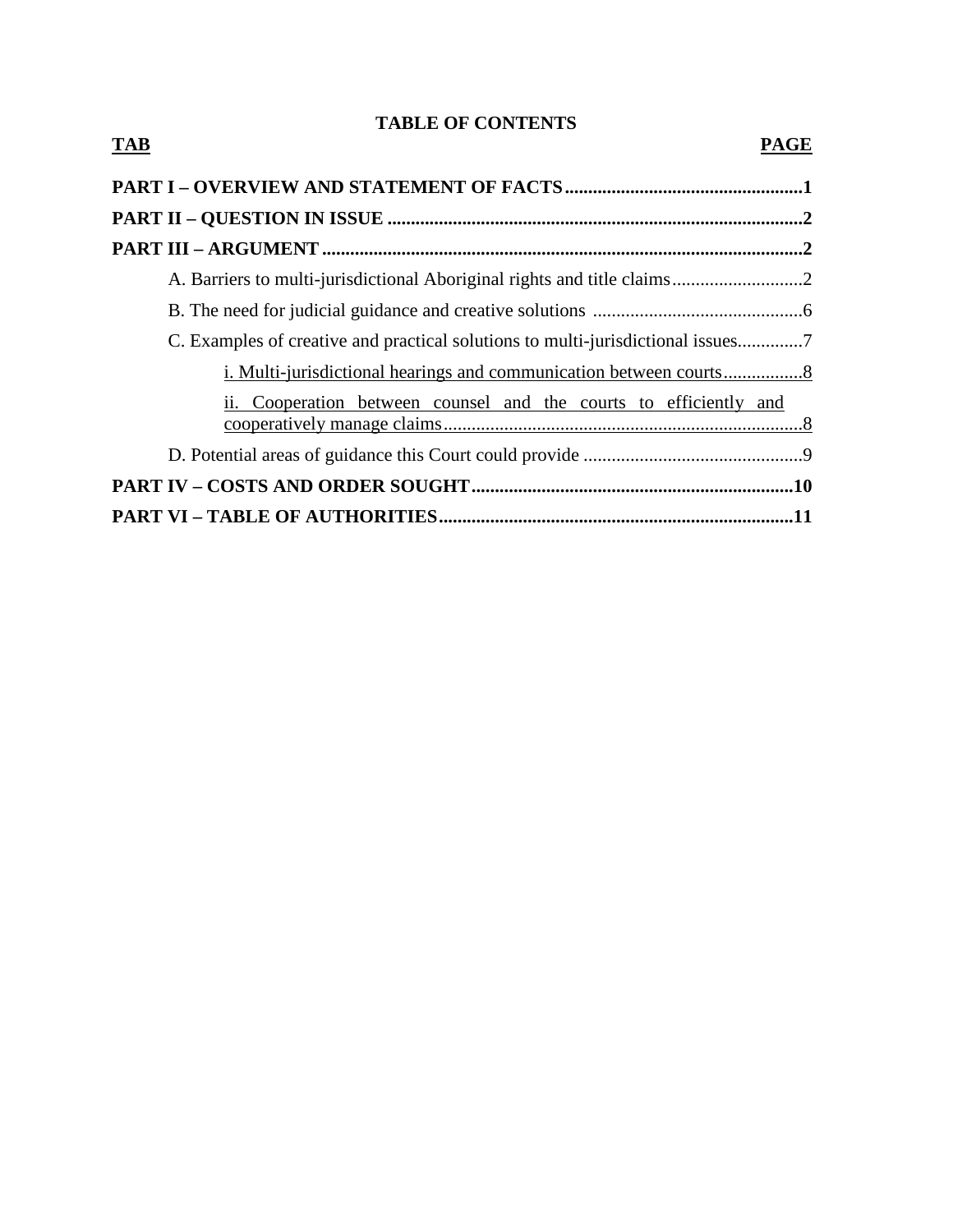#### **PART I – OVERVIEW AND STATEMENT OF FACTS**

1

1. The Appellant, the Attorney General of Newfoundland and Labrador, brings this appeal challenging the jurisdiction of the Superior Court of Québec to adjudicate and rule upon claims against private defendants that are grounded and dependent on the assertion of Aboriginal rights and title (hereinafter, "section 35 claims") over property, land, and natural resources situated within the Province of Newfoundland and Labrador ("NL").<sup>[1](#page-6-0)</sup>

<span id="page-6-2"></span>2. While the present appeal concerns the assertion of section 35 claims against private parties, it raises broader issues respecting the ability of Aboriginal groups to bring forward and resolve section 35 claims that span more than one jurisdiction. Both the motions judge and the Québec Court of Appeal identified the practical barriers inherent in the advancement of multi-jurisdictional section 35 claims as a fundamental access to justice issue.<sup>[2](#page-6-1)</sup>

3. The Interveners Kitigan Zibi Anishinabeg ("KZA") and the Algonquin Anishinabeg Tribal Council ("AANTC") do not take a position on the disposition of this appeal. Rather, KZA and AANTC's submissions address the practical challenges Aboriginal groups face in reconciling their Aboriginal rights and title in more than one province, underscore the need for this Court to provide judicial guidance to lower courts and the Crown to manage and resolve these claims within Canada's constitutional framework, and offer examples of such solutions in Canadian and international law.

4. The practical barriers inherent in the advancement of multi-jurisdictional section 35 claims also mean there are likely to be few opportunities for this Court to consider these issues and to provide judicial guidance. In KZA and AANTC's submission, this appeal presents a unique and valuable opportunity for this Court to do just that.

<sup>&</sup>lt;sup>1</sup> Appellant Factum at paras 37-38.

<span id="page-6-1"></span><span id="page-6-0"></span><sup>2</sup> *Uashaunnuat (Innus de Uashat et de Mani-Utenam) c Compagnie manière IOC inc (Iron Ore Company of Canada)*, 2016 QCCS 5133 at para 107, Appellant Record [AR] Vol I at 25 [*Uashaunnuat* Motions Decision]; *Procureur general de Terre-Neuve-et-Labrador c Uashaunnuat (Innus de Uashat et de Mani-Utenam)*, 2017 QCCA 1791 at paras 112-113, AR Vol I at 51 [*Uashaunnuat* Appeal Decision].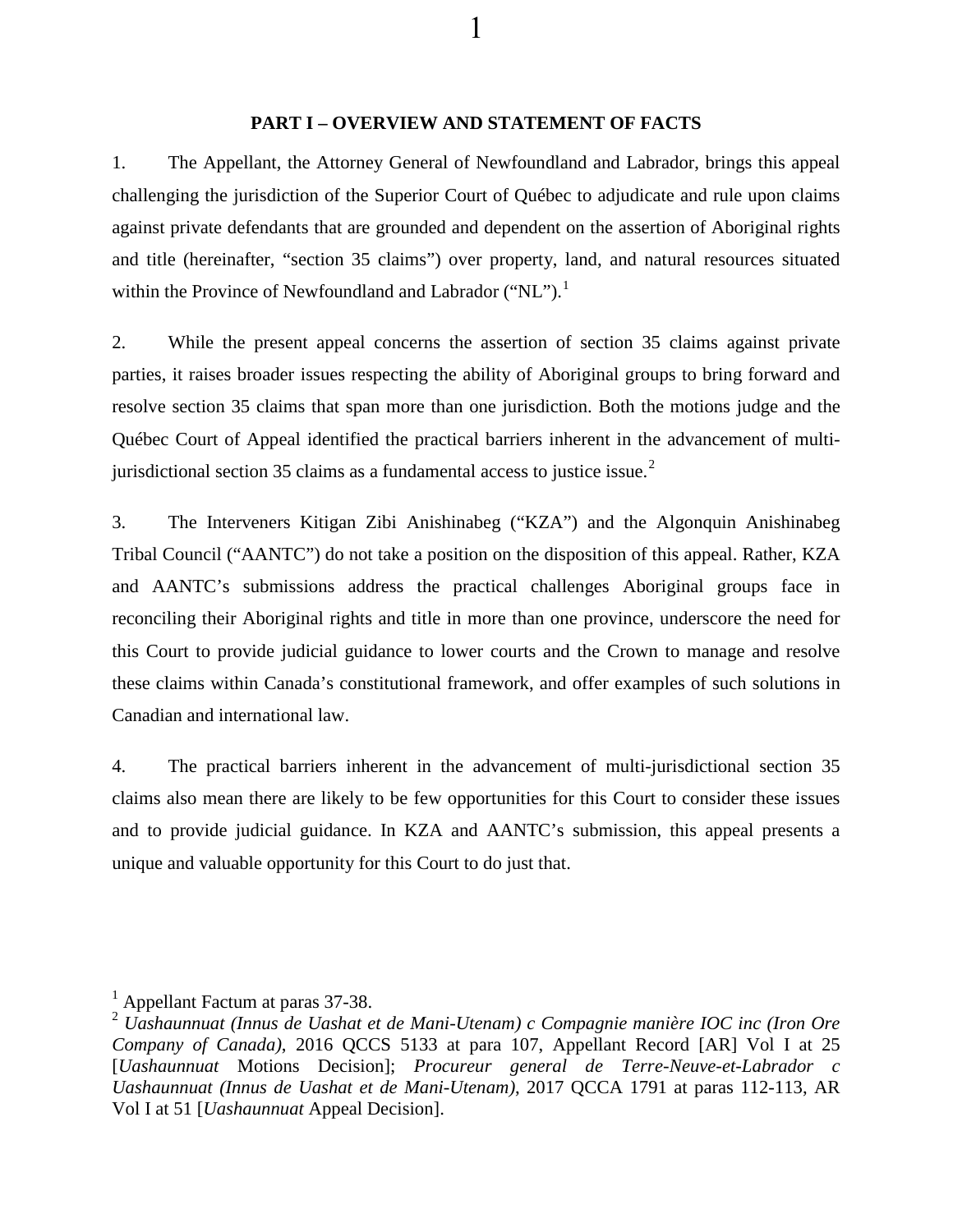#### **PART II – QUESTION IN ISSUE**

5. As noted above, KZA and AANTC do not take a position with respect to the question posed by the Appellant in this appeal, but rather see this appeal as an opportunity to seek guidance on multi-jurisdictional section 35 claims, a formidable issue facing KZA, AANTC, and other Aboriginal groups in Canada.

#### **PART III – ARGUMENT**

#### **A. Barriers to multi-jurisdictional Aboriginal rights and title claims**

<span id="page-7-2"></span>6. Many Aboriginal groups in Canada, including KZA, AANTC, and the Respondents, have traditional territory and, consequently, section 35 rights spanning more than one province. These constitutionally-protected rights predate and survived European settlement.<sup>[3](#page-7-0)</sup> As the motions judge in this appeal noted, these rights were exercised without regard to Canadian borders.<sup>[4](#page-7-1)</sup>

<span id="page-7-3"></span>7. From the perspective of Aboriginal groups, colonial (and later Canadian) borders were imposed upon Indigenous peoples without their consent, arbitrarily dividing up their territory. In *Mitchell v Minister of National Revenue,* Binnie, J., (concurring), noted the frustrations of the Mohawks of Akwesasne as a result of the jurisdictional divisions separating their community between Québec, Ontario, and New York State:

| [T] he purpose of s. $35(1)$ of the <i>Constitution</i> | [L]e<br>paragraphe $35(1)$<br>de<br>Loi<br>la.      |
|---------------------------------------------------------|-----------------------------------------------------|
| Act, 1982 is to reconcile "the pre-existence of         | constitutionnelle de 1982 vise à «concilier la      |
| aboriginal societies with the sovereignty of the        | préexistence des sociétés autochtones et la         |
| Crown". In this respect, the respondent argued          | souveraineté de Sa Majesté». À cet égard,           |
| with some passion in the witness box that the           | l'intimé a soutenu avec une certaine passion à      |
| jurisdictional divisions carry deeper meaning           | la barre des témoins que la dislocation entre       |
| for the Mohawks of Akwesasne because they               | ressorts territoriaux a une signification plus      |
| represent the intrusion of non-aboriginal               | profonde pour les Mohawks d'Akwesasne               |
| governing institutions in the everyday life of          | parce qu'elle représente l'intrusion d'institutions |
| Akwesasne and their relations with other                | gouvernementales non autochtones dans leur          |
| members of the Haudenosaunee (Iroquois                  | vie de tous les jours à Akwesasne et dans leurs     |
| Confederacy). The border complexities are a             | avec d'autres<br>relations<br>membres<br>de         |
| constant reminder to the Mohawks of their               | Haudenosaunee (Confédération iroquoise). Les        |
| frustration and inability to control the destiny        | frontalières<br>complexités<br>rappellent           |

<span id="page-7-0"></span><sup>&</sup>lt;sup>3</sup> *Constitution Act, 1982*, being Schedule B to the Canada Act 1982 (UK), 1982, c 11, s 35; *Tsilhqot'in v British Columbia*, 2014 SCC 44 at paras 10 (citing *Calder v British Columbia (Attorney General)*, [1973] SCR 313) and 118.

<span id="page-7-1"></span><sup>4</sup> *Uashaunnuat* Motions Decision, *supra* note 2 at para 106, AR Vol I at 25.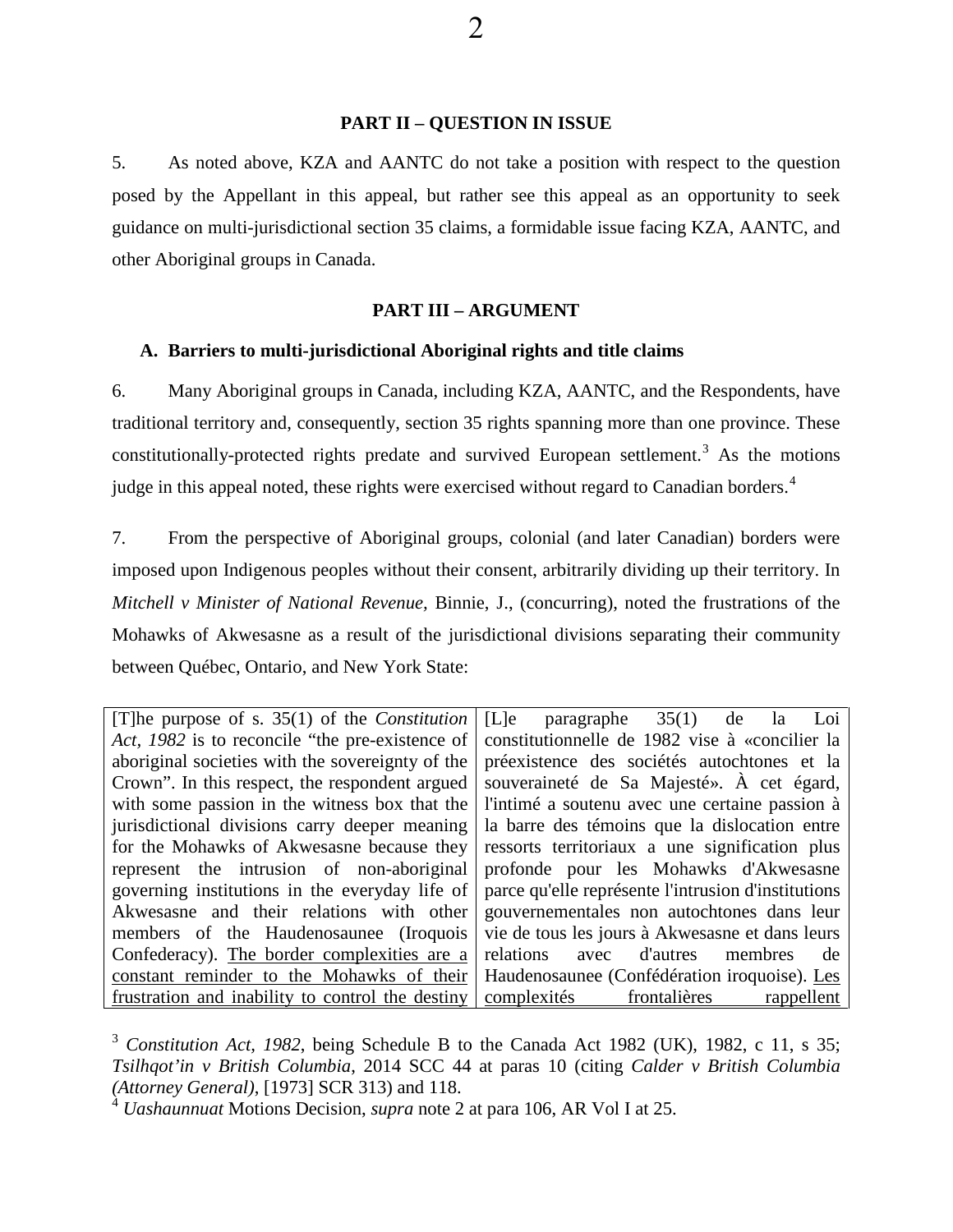| of their own communities. | constamment aux Mohawks leur frustration et    |
|---------------------------|------------------------------------------------|
|                           | leur incapacité à contrôler le destin de leurs |
|                           | propres communautés.                           |

<span id="page-8-8"></span>8. Canada's constitutional structure creates significant legal obstacles for Aboriginal claimants with multi-jurisdictional section 35 claims. Each province owns and controls the "lands, mines, minerals, and royalties" situated within its borders, <sup>[6](#page-8-1)</sup> and the principle of Crown immunity precludes the courts of one province from making determinations against the Crown of another province.<sup>[7](#page-8-2)</sup> The combined effect of these factors requires a multi-jurisdictional section  $35$ claimant, should they wish to pursue the entirety of their claim, to bring separate court actions, even where the lands may be geographically contiguous.

<span id="page-8-7"></span>9. There are also regulatory and legislative hurdles to bringing multiple actions on essentially the same subject matter. Both courts and legislatures have indicated that duplicative proceedings are to be avoided, $^8$  $^8$  and, in some cases, can amount to an abuse of process. Duplicative proceedings run contrary to the principle of judicial economy,<sup>[10](#page-8-5)</sup> as well as offend the proportionality principle reflected in many provinces' rules of procedure (to secure the just, most expeditious, and least expensive determination of civil proceedings on their merits).<sup>[11](#page-8-6)</sup>

<span id="page-8-0"></span><sup>5</sup> *Mitchell v Minister of National Revenue*, 2001 SCC 33 at para 80 [emphasis added].

<span id="page-8-1"></span><sup>6</sup> *Constitution Act, 1867* (UK), 30 & 31 Vict, c 3, s 109.

<span id="page-8-2"></span><sup>7</sup> See e.g. *Sauvé v Attorney General of Québec et* al, 2011 ONCA 369 at para 3.

<span id="page-8-3"></span><sup>8</sup> See *British Columbia (Attorney General) v Malik*, 2011 SCC 18 at para 40; *Danyluk v Ainsworth Technologies Inc*, 2001 SCC 44 at para 18. See e.g. *Courts of Justice Act*, RSO 1990, c C 43, s 138; *Judicature Act*, RSPEI 1988, c J-2.1, s 63; *The Court of Queen's Bench Act*, CCSM c C280, s 94.

<span id="page-8-4"></span><sup>9</sup> See e.g. *Reddy v Oshawa Flying Club* (1992), 11 CPC (3d) 154 (Ont Gen Div).

<span id="page-8-5"></span><sup>10</sup> *Western Canadian Shopping Centres Inc v Dutton*, 2001 SCC 46 at para 27.

<span id="page-8-6"></span><sup>11</sup> *Hryniak v Mauldin*, 2014 SCC 7 at para 30 [*Hryniak*]. See e.g. *Supreme Court Civil Rules*, BC Reg 18/2019, R 1-3(1); *Rules of Civil Procedure*, RRO 1990, Reg 194, R 1.04(1); *Code of Civil Procedure*, RSQ, c C-25.01, art 18.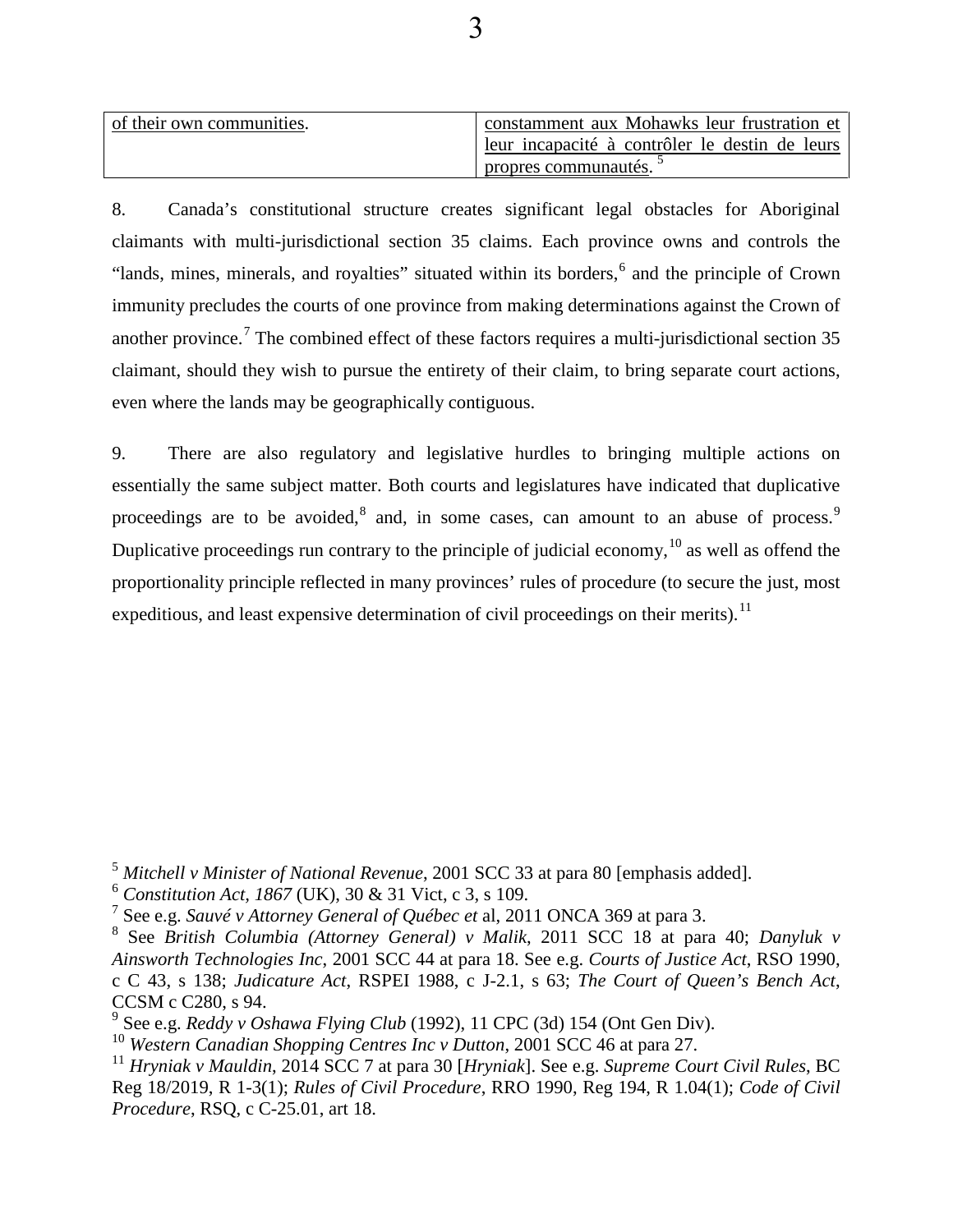<span id="page-9-7"></span>10. In the appeal at bar, the motions judge and the Québec Court of Appeal expressed concerns about the Respondents having to bring multiple actions in Québec and NL:

Peut-on dire qu'il est dans l'intérêt de la justice qu'essentiellement le même débat ait lieu devant deux juridictions qui doivent toutes les deux appliquer la même loi, et ce, quand les tribunaux qui entendront les causes sont tous les deux de nomination fédérale? $12$ 

<span id="page-9-6"></span>11. The requirement to bring multiple actions also exacerbates an existing problem inherent in section 35 rights litigation, namely the significant cost and time of prosecuting the action. Aboriginal rights and title litigation, by its very nature, is inherently complex and requires years and even decades to resolve in the courts.<sup>[13](#page-9-1)</sup> Adjudicating section 35 claims almost invariably requires extensive documentary and oral evidence, costly expert opinion evidence, and numerous pre-trial motions.<sup>[14](#page-9-2)</sup> With multiple actions, the claimant would also have to navigate the rules of civil procedure in two different jurisdictions, erecting further barriers to advancing their claim.

<span id="page-9-8"></span>12. A related problem of pursuing multiple actions for multi-jurisdictional section 35 claims is the risk of the inconsistent interpretation of evidence and, consequently, the potential for inconsistent outcomes. The motions judge below emphasized this issue.<sup>[15](#page-9-3)</sup> Aboriginal rights and title claims require proof of historical and pre-historical facts, which in turn requires both oral historical evidence, as well as expert opinion evidence.<sup>[16](#page-9-4)</sup> As the courts below noted, most, if not all, of this historical evidence is likely to apply equally to a claim in both jurisdictions; yet, instead of one unified action, an Aboriginal group must pursue a separate claim in each jurisdiction using the same historical evidence.<sup>[17](#page-9-5)</sup>

<span id="page-9-0"></span><sup>12</sup> *Uashaunnuat* Appeal Decision, *supra* note 2 at paras 112-113, AR Vol I at 51; *Uashaunnuat*  Motions Decision, *supra* note 2 at para 107, AR Vol I at 25.

<span id="page-9-1"></span><sup>13</sup> *Haida Nation v British Columbia* (*Minister of Forests)*, 2004 SCC 73 at para 14.

<span id="page-9-2"></span><sup>&</sup>lt;sup>14</sup> Jack Woodward, *Native Law*, (Toronto: Thomson Reuters, 1994) (loose-leaf updated 2019, Release 1), ch 20 at 402.24(ii).

<span id="page-9-3"></span><sup>15</sup> *Uashaunnuat* Motions Decision, *supra* note 2 at paras 106-110, 116, 118, AR Vol I at 25-26, 28.

<span id="page-9-4"></span><sup>16</sup> See e.g., *Tsilhqot'in Nation v British Columbia*, 2004 BCSC 1237 at para 12.

<span id="page-9-5"></span><sup>17</sup> *Uashaunnuat* Motions Decision*, supra* note 2 at para 107, AR Vol I at 25; *Uashaunnuat*  Appeal Decision, *supra* note 2 at para 116, AR Vol I at 52.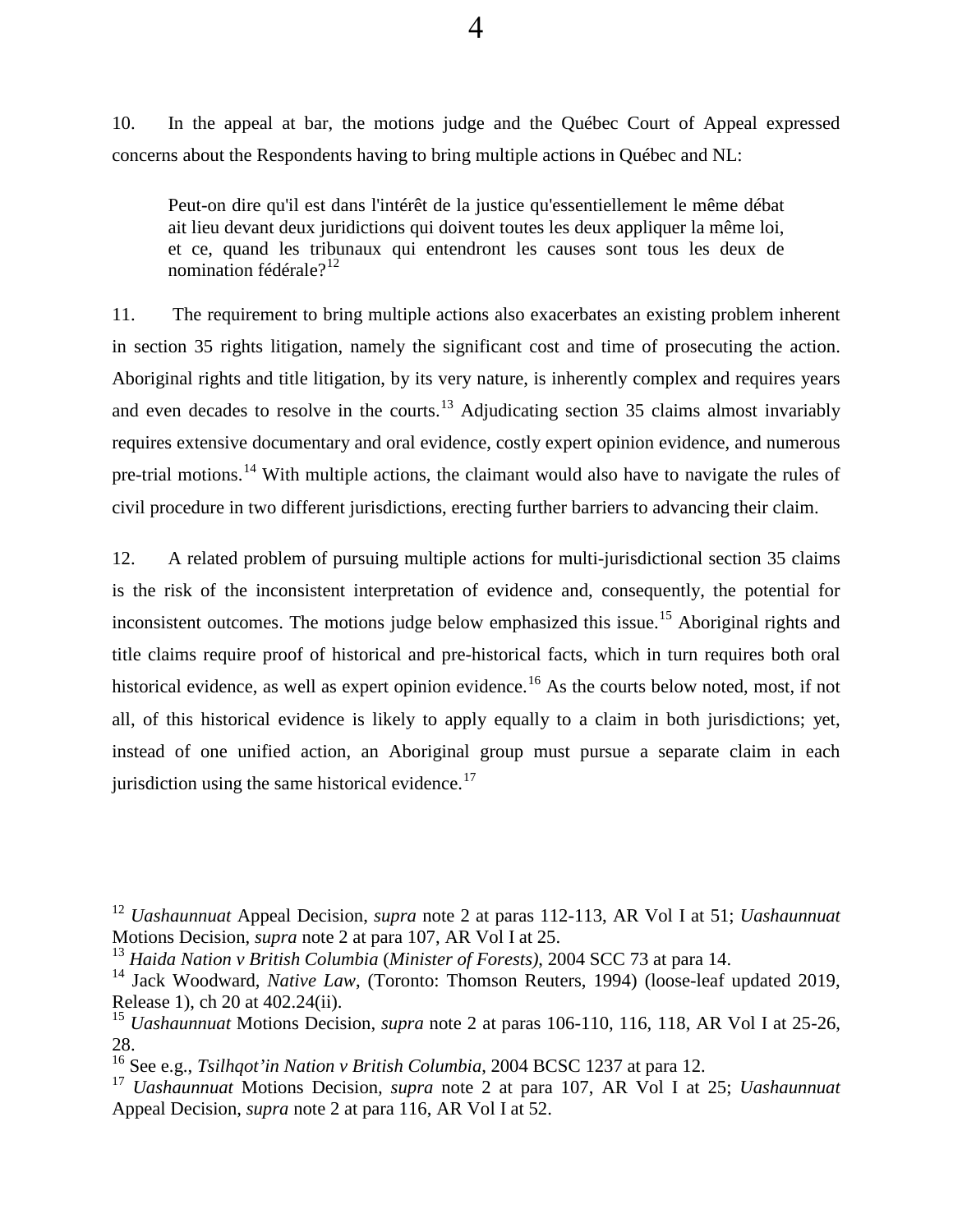<span id="page-10-6"></span>13. With multiple claims where the same or very similar evidence is considered, there exists a risk of courts interpreting the same evidence differently. This could lead to inconsistent findings of fact, which is contrary to the interests of justice and could erode public confidence in the judicial process itself, thereby diminishing the judiciary's authority, the credibility of the process, and the aim of finality.<sup>[18](#page-10-0)</sup> This risk is particularly acute in the context of section 35 claims, as much of the evidence concerns historical documents, the interpretation of which informs the foundation of Aboriginal rights and title claims.

<span id="page-10-5"></span>14. In KZA and AANTC's submission, the foregoing problems amount to a serious access to justice and proportionality issue for Aboriginal claimants with multi-jurisdictional section 35 claims. These problems form a practical barrier to the bringing and adjudication of these claims on their merits in the Canadian court system. [19](#page-10-1) As this Court noted in *Hryniak v Mauldin*: "[W]ithout an accessible public forum for the adjudication of disputes, the rule of law is threatened and the development of the common law undermined" ("en l'absence d'un forum public accessible pour faire trancher les litiges, la primauté du droit est compromise et l'évolution de la common law, freinée"). $^{20}$  $^{20}$  $^{20}$ 

<span id="page-10-7"></span>15. These practical challenges for advancing multi-jurisdictional section 35 claims also act as a barrier to reconciliation. A key purpose of the constitutional entrenchment of Aboriginal rights in section 35 is to recognize and reconcile these rights with the assertion of Crown sovereignty over Canadian territory.<sup>[21](#page-10-3)</sup> Without a practical and reasonable way to bring and manage multijurisdictional claims, the goal of reconciliation cannot be achieved. $^{22}$ 

<span id="page-10-0"></span><sup>&</sup>lt;sup>18</sup> *Hryniak*, *supra* note 11 at para 60; *Toronto (City) v CUPE, Local* 79, 2003 SCC 63 at para 51. <sup>19</sup> *BCGEU v British Columbia (Attorney General),* [1988] 2 SCR 214 at 230.

<span id="page-10-2"></span><span id="page-10-1"></span><sup>20</sup> *Hryniak*, *supra* note 11 at para 26. See also *Trial Lawyers Assn of British Columbia v British Columbia (Attorney General)*, 2014 SCC 59 at para 38.

<span id="page-10-3"></span><sup>21</sup> *R v Van der Peet*, [1996] 2 SCR 507 at para 28; *Mikisew Cree First Nation v Canada (Minister of Canadian Heritage)*, 2005 SCC 69 at para 1.

<span id="page-10-4"></span><sup>22</sup> See Truth and Reconciliation Canada, *Honouring the Truth, Reconciling for the Future: Summary of the Final Report of the Truth and Reconciliation Commission of Canada* (Winnipeg: Truth and Reconciliation Commission of Canada, 2015) volume 1 ("[a] commitment to truth and reconciliation demands that Canada's legal system be transformed" at 205).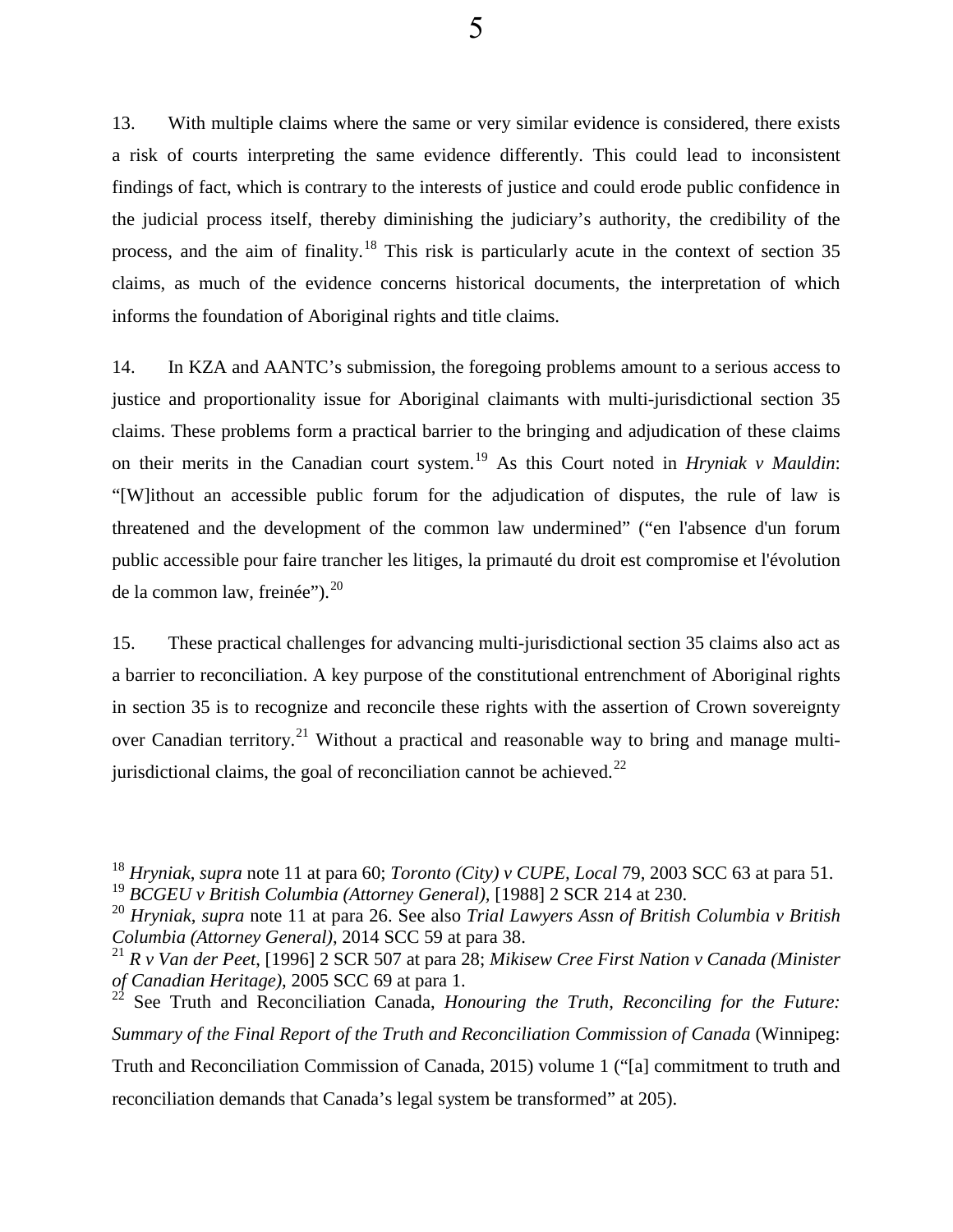16. The combination of the above-noted barriers effectively prohibits Aboriginal claimants from bringing multi-jurisdictional section 35 claims.

#### **B. The need for judicial guidance and creative solutions**

17. The need for guidance with respect to multi-jurisdictional section 35 claims is imperative, to further access to justice, achieve proportionality, and bolster reconciliation. This is especially important given that section 35 rights are constitutionally enshrined.

18. KZA and AANTC do not suggest that the solution to these problems lies in disregarding longstanding constitutional principles of federalism or Crown immunity, but rather that the principles of access to justice, proportionality, and reconciliation require courts and parties to prioritize finding solutions to the jurisdictional and procedural problems inherent in these claims. Without judicial guidance from this Court to do so, both courts and parties alike may be reluctant to engage to develop these solutions.

<span id="page-11-1"></span>19. In the Aboriginal context, courts have underscored the importance of finding creative solutions to deal with the unique problems inherent in Aboriginal rights litigation. For example, in *Hereditary Chiefs Tony Hunt et al v Attorney General of Canada et al*, Satanove J. of the British Columbia Supreme Court commented:

I think it must be recognized that just as aboriginal rights are *sui generis*, aboriginal rights litigation is also unique. It involves hundreds of years of history and sometimes unconventional techniques of fact finding. It involves lofty, often elusive concepts of law such as the fiduciary duty and honour of the Crown. We cannot simply view aboriginal claims in the same light as other civil litigation. I believe effective case management of aboriginal litigation requires an effort on behalf of all parties and the court to find a creative way to try the issues without invoking oppressive conduct that deters the plaintiffs or prejudices the defendants. $^{23}$  $^{23}$  $^{23}$ 

<span id="page-11-2"></span>20. For its part, this Court has given similar judicial guidance to address multi-jurisdictional problems raised in class action litigation. In *Canada Post Corp v Lépine*, this Court drew attention to the issue of the lack of cooperation between jurisdictions with respect to managing multi-jurisdictional class actions:

<span id="page-11-0"></span><sup>23</sup> Hereditary Chiefs Tony Hunt et al v Attorney General of Canada et al, 2006 BCSC 1368 at para 26 [emphasis added]*.*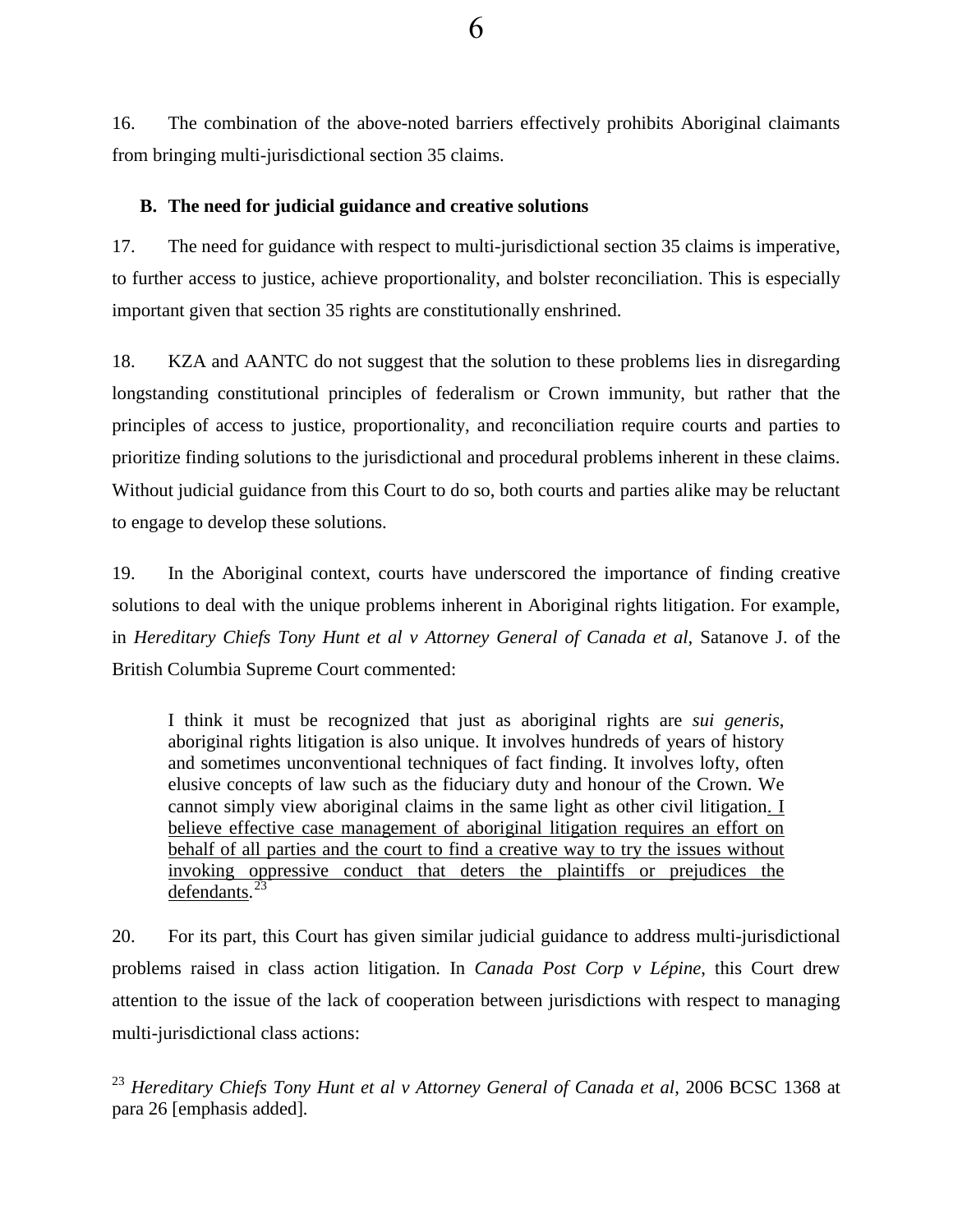| [T]he creation of national classes also raises    | [L] a création des groupes nationaux pose aussi   |
|---------------------------------------------------|---------------------------------------------------|
| the issue of relations between equal but          | le problème des rapports entre tribunaux          |
| different superior courts in a federal system in  | supérieurs égaux, mais différents, dans un        |
| which civil procedure and the administration of   | système fédéral où la procédure civile et         |
| justice are under provincial jurisdiction. This   | l'administration de la justice relèvent des       |
| case shows that the decisions made may            | provinces. Le présent dossier montre que les      |
| sometimes cause friction between courts in        | décisions rendues peuvent parfois provoquer       |
| different provinces. This of course often         | des frictions entre les tribunaux de différentes  |
| involves problems with communications or          | provinces. Il s'agit sans doute souvent de        |
| contacts between the courts and between the       | problèmes de communication ou de contact          |
| lawyers involved in such proceedings.             | entre les tribunaux et entre les avocats engagés  |
| However, the provincial legislatures should       | procédures. Cependant, les<br>dans<br>ces         |
| pay more attention to the framework for           | législatures provinciales devraient porter plus   |
| national class actions and the problems they      | d'attention au cadre des recours collectifs       |
| present. More effective methods for managing      | nationaux et aux problèmes posés par ceux-ci.     |
| jurisdictional disputes should be established in  | Des méthodes plus efficaces de gestion des        |
| the spirit of mutual comity that is required      | conflits de compétence devraient être établies    |
| between the courts of different provinces in the  | dans l'esprit de courtoisie mutuelle qui          |
| Canadian legal space. It is not this Court's role | s'impose entre les tribunaux des différentes      |
| to define the necessary solutions. However, it    | provinces dans l'espace juridique canadien. Il    |
| is important to note the problems that            | ne nous appartient pas de définir les solutions   |
| sometimes seem to arise in conducting such        | nécessaires. Il importe cependant de relever les  |
| actions.                                          | difficultés qui semblent parfois se poser dans la |
|                                                   | conduite de ces recours. <sup>24</sup>            |

21. For all the practical difficulties described herein regarding the advancement of multijurisdictional section 35 claims, this appeal presents this Court with a rare opportunity to provide much needed judicial guidance on a pervasive national issue.

# **C. Examples of creative and practical solutions to multi-jurisdictional issues**

22. While there is little, if any, jurisprudence on multi-jurisdictional section 35 claims in Canadian law aside from this appeal, Canadian class action litigation and Canadian and international Aboriginal law provide examples of solutions for managing multi-jurisdictional claims.

<span id="page-12-0"></span><sup>24</sup> *Lépine v Société Canadienne des postes*, 2009 SCC 16 at para 57 [emphasis added].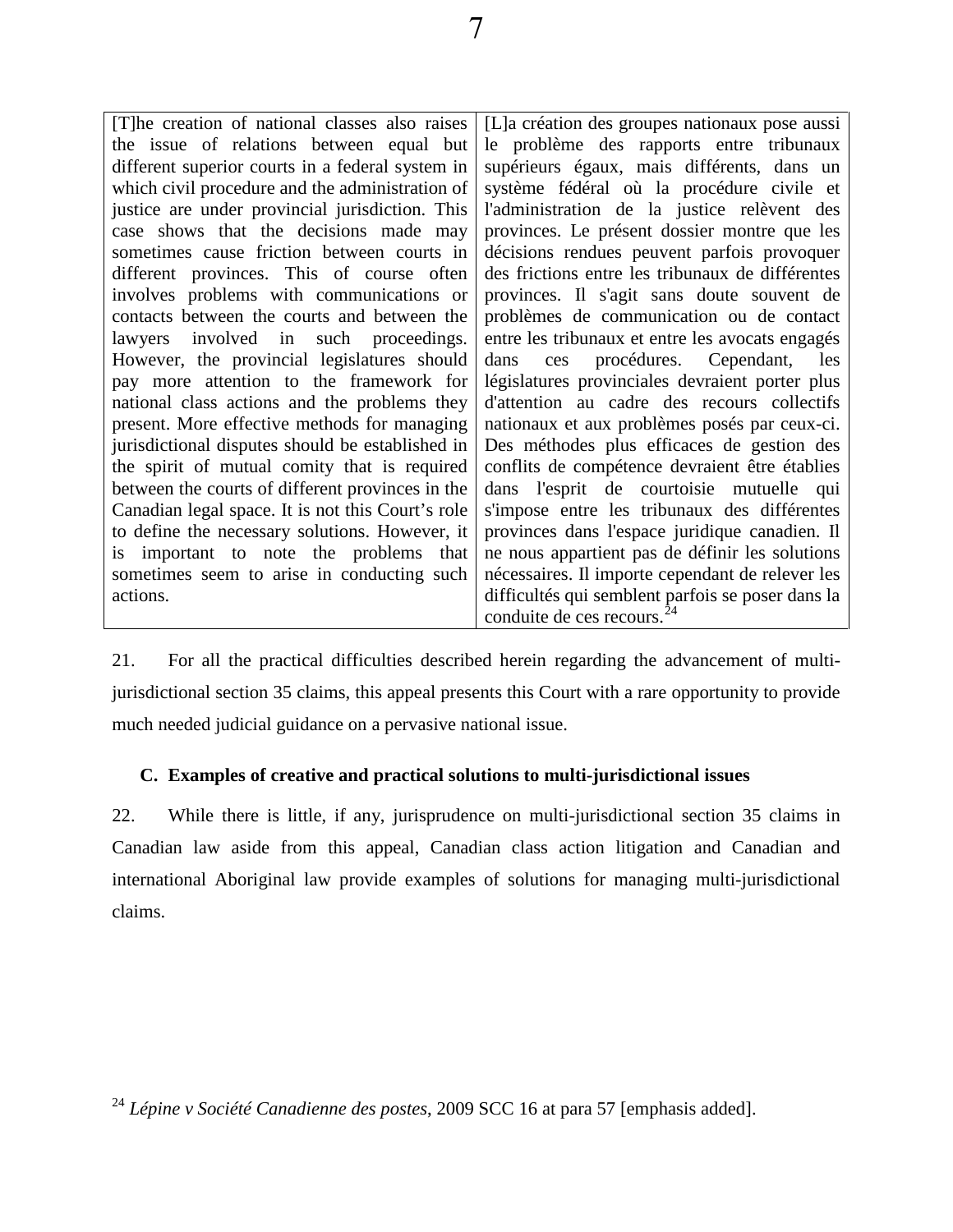#### i. Multi-jurisdictional hearings and communication between courts

<span id="page-13-8"></span>23. In *Endean v British Columbia*, [25](#page-13-0) class counsel brought three separate motions in the superior courts of British Columbia, Québec, and Ontario to approve a protocol extending the deadline for filing claims under a national settlement agreement. They proposed that the three supervising judges of each province hear the motions concurrently, sitting together in one location.<sup>[26](#page-13-1)</sup> In restoring the order of the motions judge, this Court held that superior court judges have the jurisdiction to sit extra-provincially and hear motions in a different province, permitting the three judges to hear the motion in one location simultaneously.<sup>[27](#page-13-2)</sup>

<span id="page-13-7"></span>24. Similarly, in three parallel class action claims involving allegations of price fixing of dynamic random-access memory devices (the "DRAM Actions"), judges of the superior courts of British Columbia, Ontario, and Québec concurrently heard motions to approve a settlement by videoconference.<sup>[28](#page-13-3)</sup> Following the motion, each justice rendered his or her own separate decision.[29](#page-13-4)

<span id="page-13-10"></span>25. In the United States, the Wisconsin *Teague v Bad River Band* line of cases is an example of courts working together in novel ways to address jurisdictional challenges involving Aboriginal claims.<sup>[30](#page-13-5)</sup> The cases involved questions of whether a tribal court or a Wisconsin state court had jurisdiction over the claims at issue and led to the creation of "jurisdiction allocation conferences", colloquially termed "*Teague* conferences", and the creation of a list of factors for courts to consider to resolve jurisdictional issues between state and tribal courts.<sup>[31](#page-13-6)</sup>

## ii. Cooperation between counsel and the courts to efficiently and cooperatively manage claims

<span id="page-13-9"></span>26. The Vioxx litigation is an example of class counsel cooperating to coordinate multiple class action proceedings in different provinces. In *Setterington v Merck Frosst Canada Ltd*, eight

<span id="page-13-0"></span><sup>25</sup> *Endean v British Columbia*, 2016 SCC 42 [*Endean*].

<span id="page-13-1"></span><sup>26</sup> *Endean*, *ibid* at paras 5, 10.

<span id="page-13-2"></span><sup>27</sup> *Endean*, *ibid* at para 4.

<span id="page-13-3"></span><sup>28</sup> *Eidoo v Infineon Technologies AG*, 2013 ONSC 853 at para 3 [*Eidoo*]; *Pro-Sys Consultants Ltd. v Infineon Technologies AG*, 2013 BCSC 316 at para 4 [*Pro-Sys*].

<span id="page-13-4"></span><sup>29</sup> *Eidoo*, *ibid*; *Pro-Sys*, *ibid*; *Option Consummateurs c Infineon Technologies, a.g.*, 2013 QCCS 1191.

<span id="page-13-5"></span><sup>30</sup> See e.g. *Teague v Bad River Band*, 665 NW2d 899 (Wis 2003) [*Teague*].

<span id="page-13-6"></span><sup>31</sup> *Teague*, *ibid* at para 71.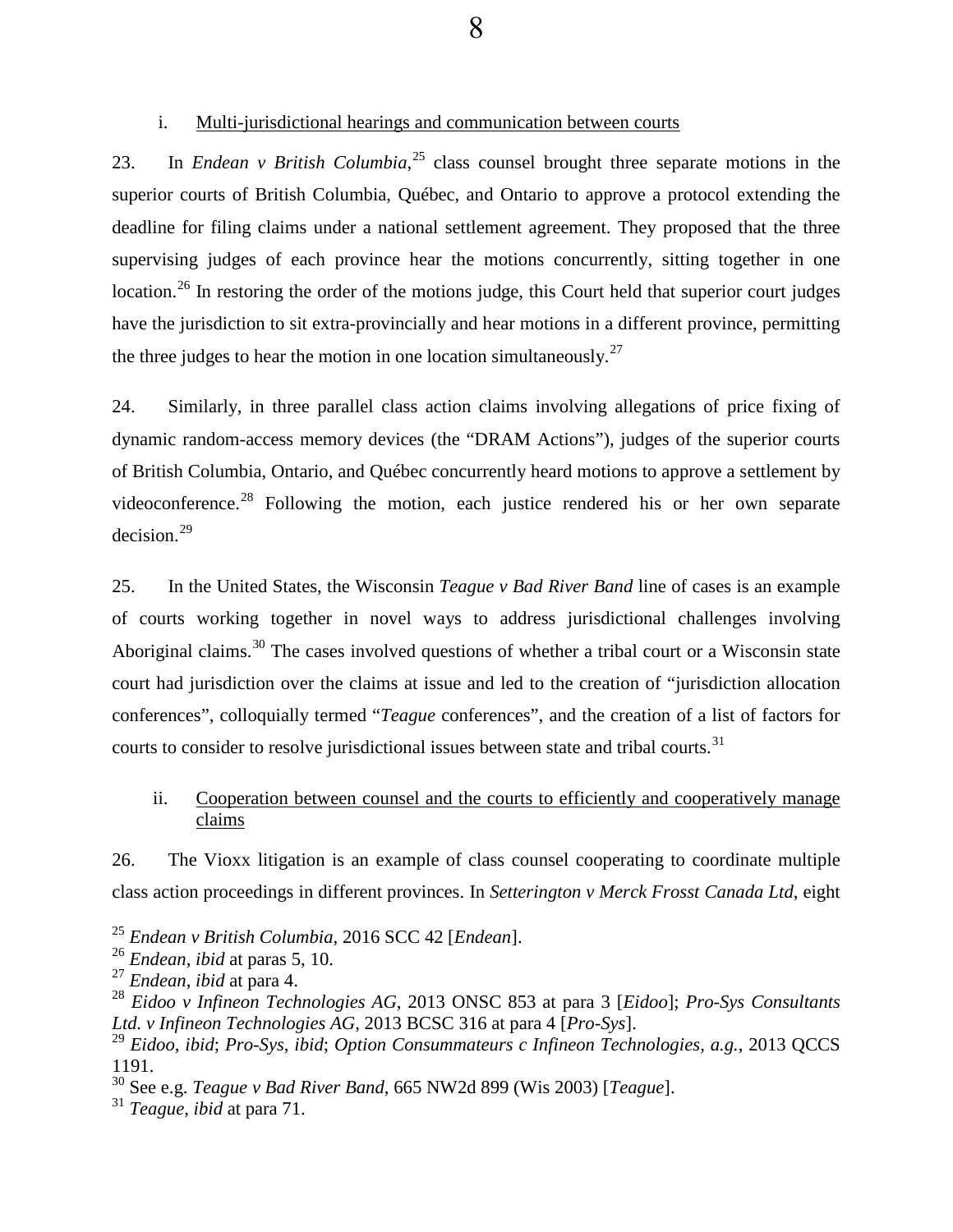class actions were commenced in Ontario with respect to the painkiller Vioxx.<sup>[32](#page-14-0)</sup> Six of these actions were consolidated and proceeded as a single action with an amalgamated counsel team from nineteen law firms based in nine provinces across Canada (the "Setterington Group").

<span id="page-14-6"></span>27. The DRAM Actions involved similar collaboration among class counsel. In those actions, class counsel from British Columbia, Ontario, and Québec cooperated to advance proceedings in each province.<sup>[33](#page-14-1)</sup>

<span id="page-14-7"></span>28. Aboriginal law has great potential for collaborative counsel work in managing complex claims and maximizing access to justice. *Restoule v Canada (Attorney General)*, a 2018 decision of the Ontario Superior Court of Justice, illustrates this potential.<sup>[34](#page-14-2)</sup> In that case, the parties, including two different Crowns (Canada and Ontario), addressed the voluminous amount of documentary evidence by filing a joint book of documents, including approximately 30,000 pages of primary sources and a similar volume of secondary source material.<sup>[35](#page-14-3)</sup> Ontario Crown counsel collected and digitized this joint documentary record, complete with digital search features.[36](#page-14-3) The Court also held two weeks of hearings in Anishinaabe First Nation territories to allow Elders to testify in their communities, pursuant to a protocol the parties developed.<sup>[37](#page-14-4)</sup> The court noted that "the ways in which counsel and the parties cooperated [made] this trial a proceeding of respect and an exercise in reconciliation."[38](#page-14-5) 

### **D. Potential areas of guidance this Court could provide**

29. Given the unresolved status of many Aboriginal rights and title claims, the fact that we are well into the  $21<sup>st</sup>$  century, and in keeping with the aims of reconciliation, the need for a coordinated approach to multi-jurisdictional section 35 claims is long overdue. Based on the foregoing examples from class action and Aboriginal law, KZA and AANTC respectfully

<span id="page-14-0"></span><sup>32</sup> *Setterington v Merck Frosst Canada Ltd*, [2006] OJ No 376 (Sup Ct).

<span id="page-14-1"></span><sup>33</sup> *Eidoo*, *supra* note 28 at para 13.

<span id="page-14-2"></span><sup>34</sup> *Restoule v Canada (Attorney General)*, 2018 ONSC 7701 [*Restoule*].

<span id="page-14-3"></span><sup>35</sup> *Restoule*, *ibid* at para 11.

<sup>37</sup> *Restoule v Canada (Attorney General)*, 2018 ONSC 114 at paras 7-9; *Restoule*, *ibid* at paras 8, 10,  $12 - 13$ , 602, 604, 607 – 610.

<span id="page-14-4"></span><sup>37</sup> *Restoule v Canada (Attorney General)*, 2018 ONSC 114 at paras 7-9; *Restoule*, *ibid* at paras 8,  $10, 12 - 13, 602, 604, 607 - 610.$ 

<span id="page-14-5"></span><sup>38</sup> *Restoule*, *ibid* at para 603.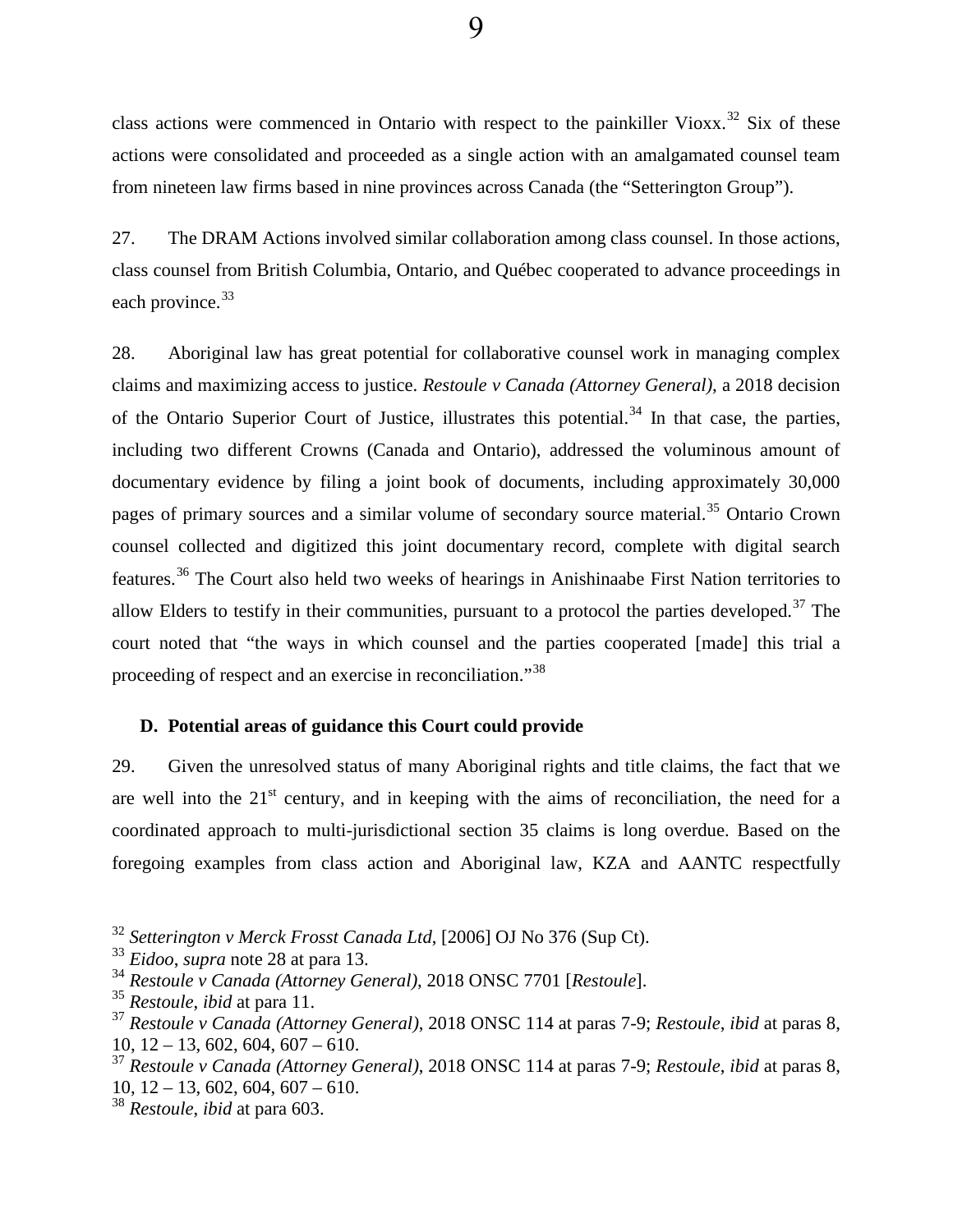suggest this Court could provide guidance to lower courts and to parties alike in multijurisdictional section 35 litigation on the following matters:

- a. The facilitation of communication between judges in each province;
- b. Judges could sit with judges of other provinces, either in person or by videoconference;
- c. Coordination and cooperation between Crown parties in each province; and
- d. Case management of multi-jurisdictional section 35 claims to avoid a multiplicity of proceedings, unnecessary duplication, and unnecessary time and expense, including:
	- i. A consolidated disclosure process;
	- ii. A singular court procedure;
	- iii. Hearings in one or more jurisdictions by one judge; and
	- iv. A process for a single trial in one jurisdiction, where appropriate.

# **PART IV – COSTS AND ORDER SOUGHT**

30. The Interveners KZA and AANTC seek no costs and ask that no costs be awarded against them.

31. As Interveners KZA and AANTC take no position on the orders sought in this appeal.

Respectfully submitted this  $8<sup>th</sup>$  day of April, 2019.

elman 1

Applicants to the Motion per Eamon Murphy Barristers and Solicitors

Woodward & Company Lawyers LLP #200-1022 Government Street Victoria, BC V8W X7 T: 250-383-2356 F: 250-380-6560 Email: [eamon@woodwardandcompany.com](mailto:eamon@woodwardandcompany.com)

Applicants to the Motion per Peter W. Jones Barristers and Solicitors

Woodward & Company Lawyers LLP #200-1022 Government Street Victoria, BC V8W X7 T: 250-383-2356 F: 250-380-6560 Email: [peter@woodwardandcompany.com](mailto:peter@woodwardandcompany.com)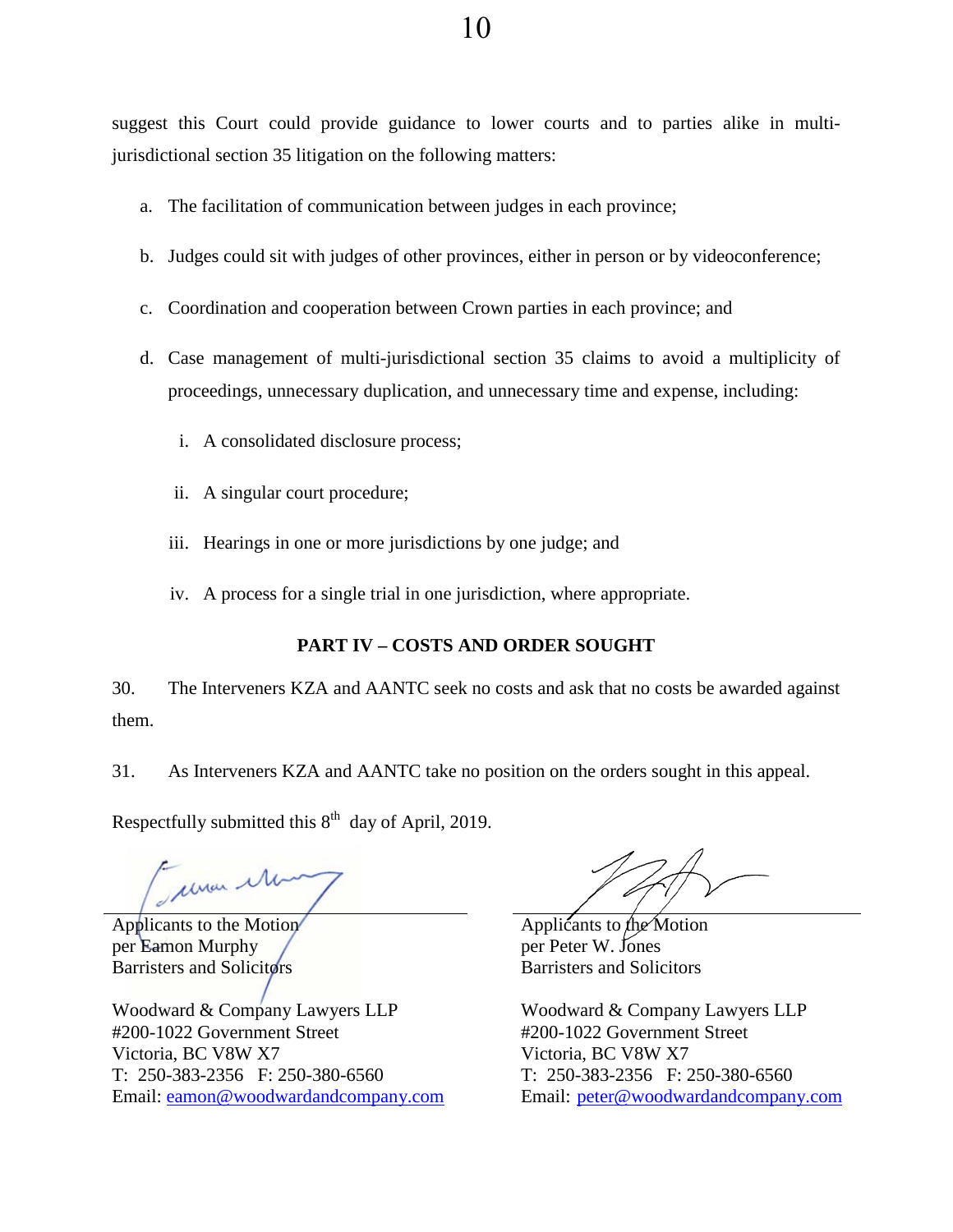# 11

| <b>JURISPRUDENCE</b>                                                                                               | Cited in<br>Paragraph $(s)$ |
|--------------------------------------------------------------------------------------------------------------------|-----------------------------|
| BCGEU v. British Columbia (Attorney General), [1988] 2 SCR 214                                                     | 14                          |
| British Columbia (Attorney General) v. Malik, 2011 SCC 18                                                          | 9                           |
| Calder et al. v. Attorney-General of British Columbia, [1973] SCR 313, 1973                                        | 6                           |
| Danyluk v. Ainsworth Technologies Inc., 2001 SCC 44                                                                | 9                           |
| Eidoo v. Infineon Technologies AG, 2013 ONSC 853                                                                   | 24, 27                      |
| Endean v. British Columbia, 2016 SCC 42                                                                            | 23                          |
| Haida Nation v. British Columbia (Minister of Forests), 2004 SCC 73                                                | 11                          |
| Hereditary Chiefs Tony Hunt et al v. Attorney General of Canada et al, 2006 BCSC 1368                              | 19                          |
| Hryniak v. Mauldin, 2014 SCC 7                                                                                     | 11, 13, 14                  |
| Lépine c. Société Canadienne des postes, 2009 SCC 16                                                               | 20                          |
| Mikisew Cree First Nation v. Canada (Minister of Canadian Heritage), 2005 SCC 69                                   | 15                          |
| Mitchell v. Minister of National Revenue, [2001] 1 S.C.R. 911, 2001 SCC 33                                         | 7                           |
| Option Consummateurs c. Infineon Technologies, a.g., 2013 QCCS 1191                                                | 24                          |
| Procureur général de Terre-Neuve-et-Labrador c. Uashaunnuat (Innus de Uashat et de<br>Mani-Utenam), 2017 QCCA 1791 | 2, 10, 12                   |
| Pro-Sys Consultants Ltd. v. Infineon Technologies AG, 2013 BCSC 316                                                | 24                          |
| R. v. Van der Peet, [1996] 2 SCR 507                                                                               | 15                          |
| Reddy v. Oshawa Flying Club, (1992) 11 C.P.C. (3d) 154 (Ont. Gen Div.)                                             | 9                           |
| Restoule v Canada (Attorney General), 2018 ONSC 114                                                                | 28                          |
| Restoule v. Canada (Attorney General), 2018 ONSC 7701                                                              | 28                          |
| Sauvé v. Quebec (Attorney General), 2011 ONCA 360                                                                  | 8                           |

# **PART VI – TABLE OF AUTHORITIES**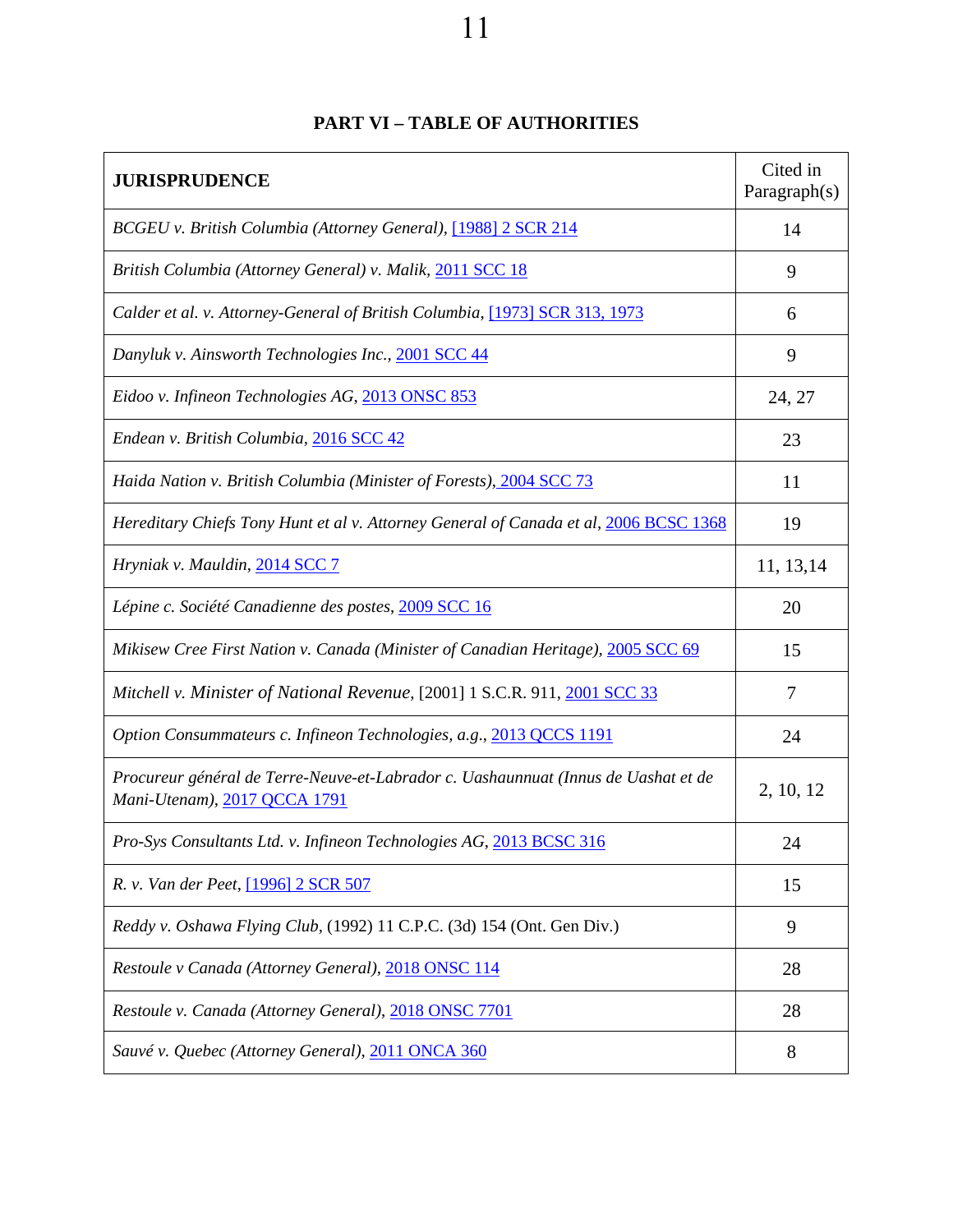12

| Setterington v. Merck Frosst Canada Ltd., [2006] O.J. No. 376, 2006 CanLII 2623                                               | 26       |  |
|-------------------------------------------------------------------------------------------------------------------------------|----------|--|
| Teague v Bad River Band of Lake Superior, 665 N.W. 2d 899 (Wis 2003)                                                          | 25       |  |
| Toronto (City) v. C.U.P.E., Local 79, 2003 SCC 63                                                                             | 13       |  |
| Trial Lawyers Assn of British Columbia v. British Columbia (Attorney General), 2014<br><b>SCC 59</b>                          | 14       |  |
| Tsilhqot'in Nation v British Columbia, 2004 BCSC 1237.                                                                        | 12       |  |
| Tsilhqot'in Nation v. British Columbia, [2014] 2 SCR 257, 2014 SCC 44                                                         | 6        |  |
| Uashaunnuat (Innus de Uashat et de Mani-Utenam) c. Compagnie minière IOC inc. (Iron<br>Ore Company of Canada), 2016 QCCS 5133 | 2, 6, 12 |  |
| Western Canadian Shopping Centres Inc. v. Dutton, 2001 SCC 46                                                                 | 9        |  |
| <b>LEGISLATION, REGULATIONS, RULES</b>                                                                                        |          |  |
| Code of Civil Procedure, RSQ, c C-25.01<br>(English) sec. 18<br>(French) art. 18                                              | 9        |  |
| Constitution Act, 1867 (UK), 30 & 31 Victoria, c.3. s. 109                                                                    | 8        |  |
| Constitution Act, 1982, Schedule B to the Canada Act 1982 (UK), 1982, c 11, s. 35.<br>CanLII (French) art. 35                 | 6        |  |
| Courts of Justice Act, RSO 1990, c C43, s. 138                                                                                | 9        |  |
| <i>Judicature Act, RSPEI 1988, c J-2.1, s. 63</i>                                                                             | 9        |  |
| Rules of Civil Procedure, RRO, 1990, Reg. 194, sec. 1.04<br>CanLII (English) sec. 1.04<br>(French) art. 1.04                  | 9        |  |
| Supreme Court Civil Rules, B.C. Reg. 18/2019, sec. 1-3(1)                                                                     | 9        |  |
| The Court of Queen's Bench Act, CCSM c C280, s 94.<br>CanLII (English) sec. 94 (French) art. 94                               | 9        |  |